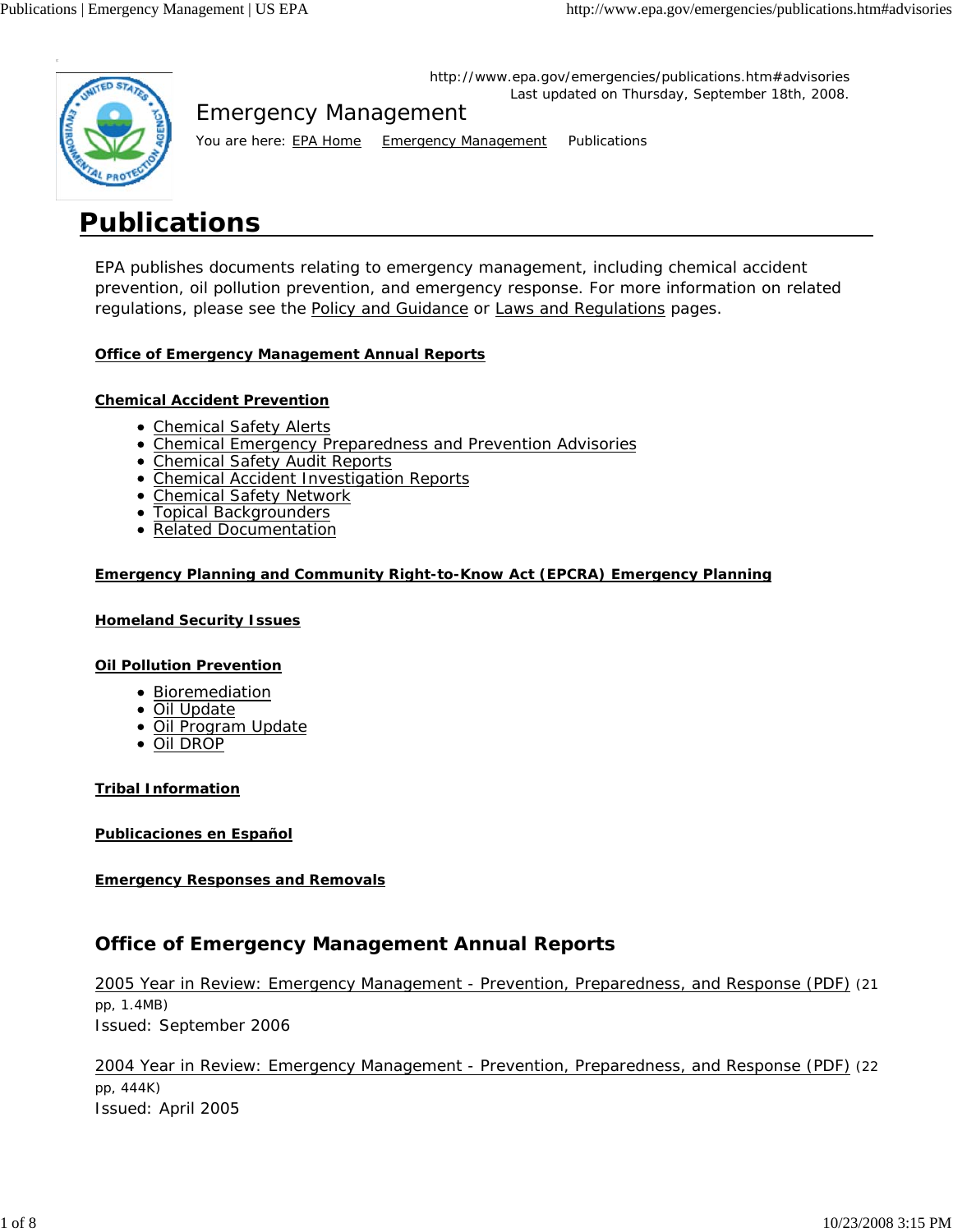# **Chemical Accident Prevention**

Accident Epidemiology and the RMP Rule: Learning from a Decade of Accident History Data for the U.S. Chemical Industry. A report by the Wharton Risk Management and Decision Processes Center describing the major findings from accident epidemiology studies conducted under an EPA-Wharton cooperative agreement.

Chemicals in your Community (PDF) (29 pp, 940K)

Assessment of the Incentives Created by Public Disclosure of Off-Site Consequence Analysis Information for Reduction in the Risk of Accidental Releases (PDF) (149 pp, 367K)

Hydrogen Fluoride Study; Report to Congress; Section 112(n)(6) Clean Air Act As Amended; Final Report (PDF) (374 pp, 4.4MB) Issued: September 1993

## **Chemical Safety Alerts**

Chemical Safety Alert: Emergency Isolation for Hazardous Material Fluid Transfer Systems - Application and Limitations of Excess Flow Valves (PDF) (9 pp, 189K) Revised: June 2007

Chemical Safety Alert: Identifying Chemical Reactivity Hazards Preliminary Screening Method (PDF) (5 pp, 397K) Issued: May 2004

Chemical Safety Alert: Hazards of Delayed Coker Unit (DCU) Operations (PDF) (8 pp, 357K) Issued: August 2003

Pesticide Alert: Pesticide Safety and Site Security Issued: October 2001

Chemical Safety Alert: Chemical Accidents from Electric Power Outages (PDF) (5 pp, 160K) Issued: September 2001

Chemical Safety Alert: Hazards of Ammonia Releases at Ammonia Refrigeration Facilities (Updated) (PDF) (8 pp, 207K) Issued: August 2001

Chemical Safety Alert: Safe Storage and Handling of Swimming Pool Chemicals (PDF) (7 pp, 91K) Issued: March 2001

Chemical Safety Alert: Rupture Hazard from Liquid Storage Tanks (PDF) (5 pp, 419K) Issued: January 2001

Chemical Safety Alert: First Responders' Environmental Liability Due To Mass Decontamination Runoff (PDF) (3 pp, 43K) Issued: July 2000

Joint NIOSH/EPA/EOSA Alert: Preventing Worker Injuries and Deaths from Explosions in Industrial Ethylene Oxide Sterilization Facilities | PDF Version (38 pp, 840K) Issued: April 2000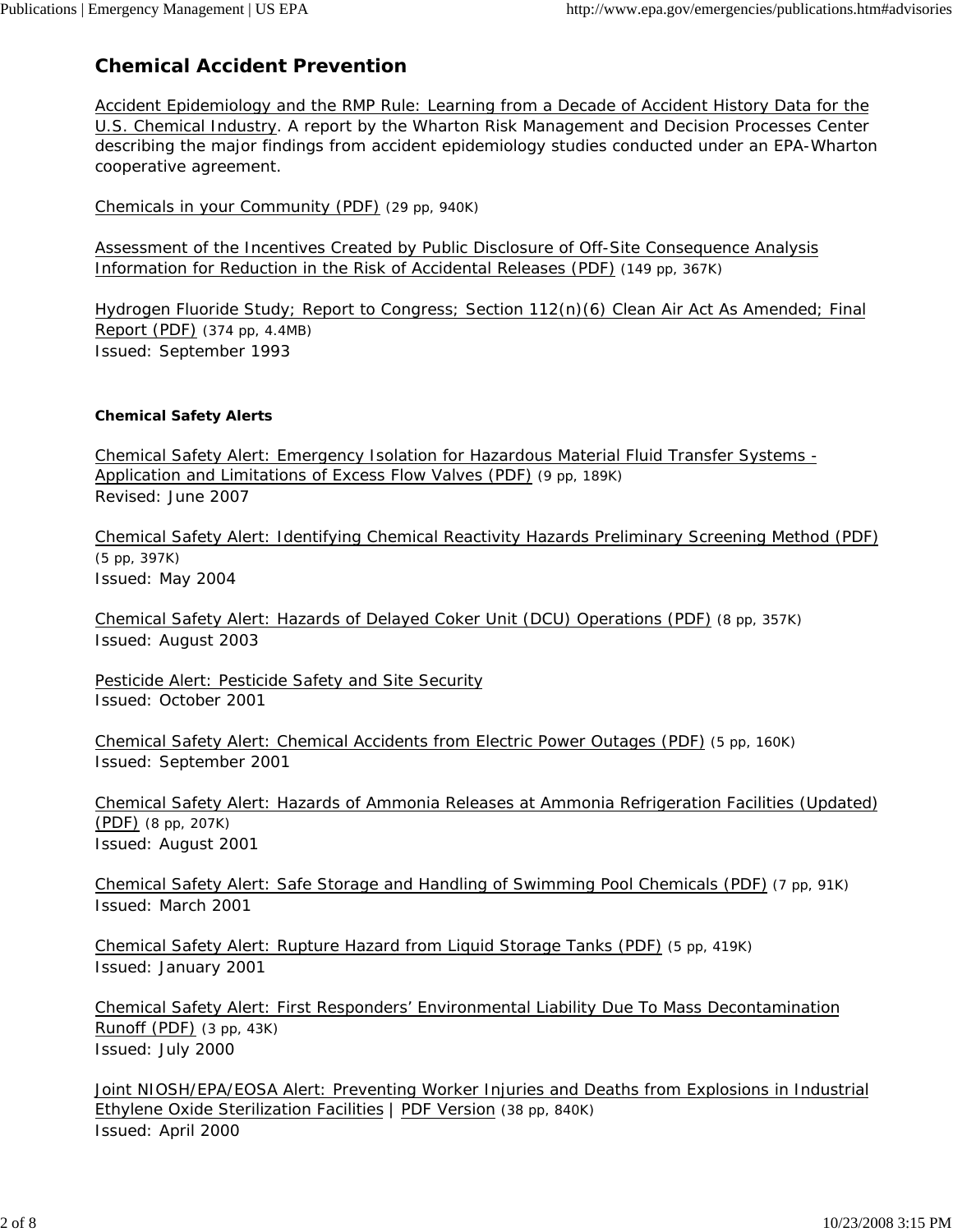Chemical Safety Alert: Anhydrous Ammonia Theft (PDF) (6 pp, 121K) Issued: March 2000

Chemical Accident Prevention: Site Security (PDF) (8 pp, 140K) Issued: February 2000

Chemical Safety Alert: Use Multiple Data Sources for Safer Emergency Response (PDF) (6 pp, 145K) Issued: June 1999

Chemical Safety Alert: Explosion Hazard From Ammonium Nitrate (PDF) (5 pp, 107K) Issued: December 1997

Chemical Safety Alert: Shaft Blow-Out Hazard of Check and Butterfly Valves (PDF) (4 pp, 176K) Issued: September 1997

Chemical Safety Alert: Rupture Hazard of Pressure Vessels (PDF) (6 pp, 393K) Issued: May 1997

Chemical Safety Alert: Lightning Hazard to Facilities Handling Flammable Substances (PDF) (5 pp, 195K) Issued: May 1997

Chemical Safety Alert: Catastrophic Failure of Storage Tanks (PDF) (6 pp, 204K) Issued: May 1997

Chemical Safety Alert: Fire Hazard From Carbon Adsorption Deodorizing Systems (PDF) (3 pp, 186K) Issued: May 1997

#### **Chemical Emergency Preparedness and Prevention Advisories**

Chemical Emergency Preparedness and Prevention Advisory: Ammonia (PDF) (4 pp, 51K) Issued: June 1990

Chemical Emergency Preparedness and Prevention Advisory: Swimming Pool Chemicals: Chlorine (PDF) (4 pp, 40K) Issued: June 1990

Chemical Emergency Preparedness and Prevention Advisory: Hydrogen Fluoride (PDF) (1 pg, 19K) Issued: June 1993

#### **Chemical Safety Audit Reports**

1999 Chemical Safety Audit Report (PDF) (56 pp, 283K)

1998 Chemical Safety Audit Report (PDF) (59 pp, 292K)

1997 Chemical Safety Audit Report (PDF) (62 pp, 188K)

1996 Chemical Safety Audit Report (PDF) (64 pp, 179K)

1995 Chemical Safety Audit Report (PDF) (70 pp, 182K)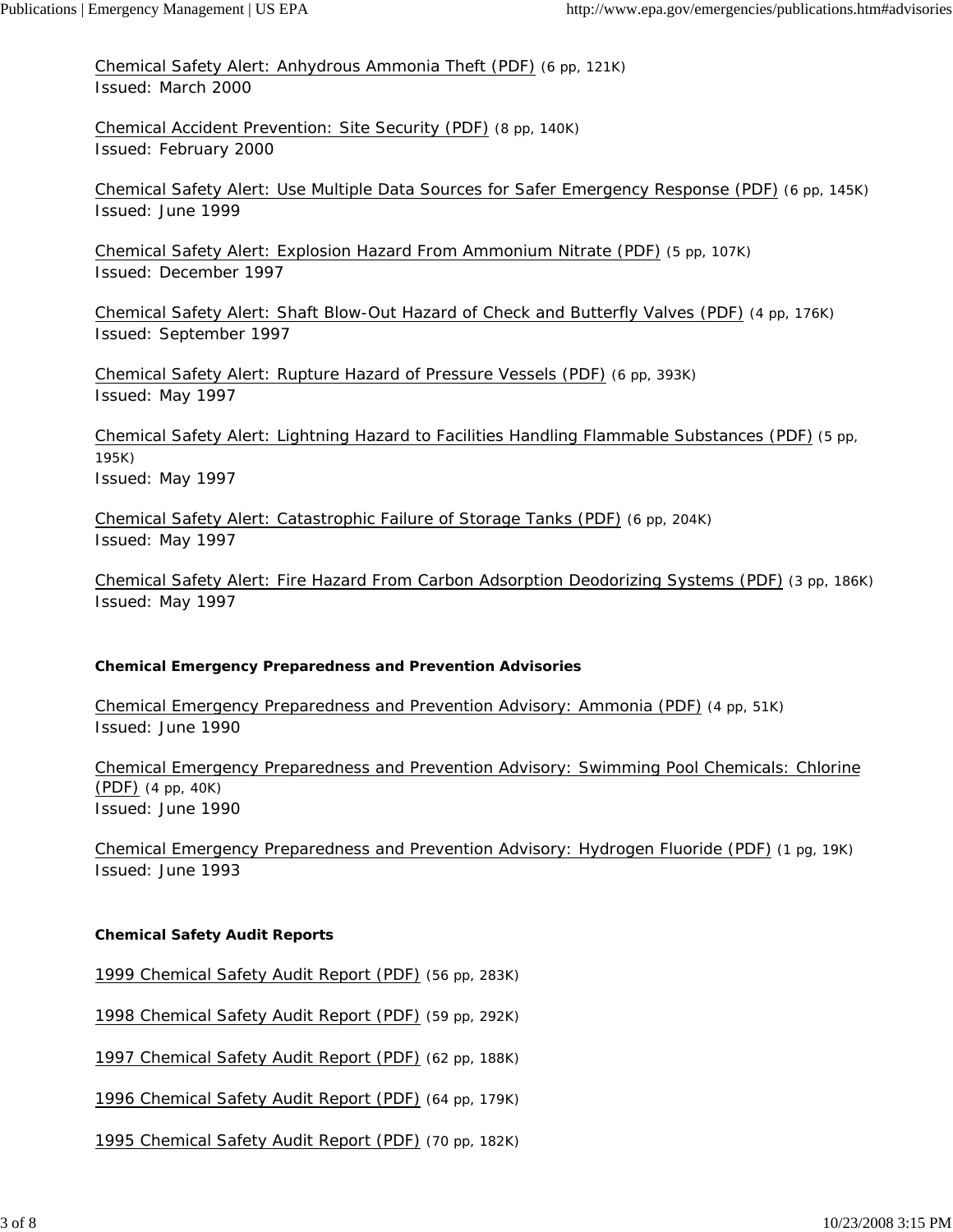#### **Chemical Accident Investigation Reports**

EPA Chemical Accident Investigation Report - Accra Pac Group, Inc. North Plant, Elkhart, Indiana (PDF) (55 pp, 11MB) Issued: September 2000

Prevention of Reactive Chemical Explosions - Case Study: Waste Fuel/Oxidizer Reaction Hazards  $(PDF)$  (6 pp, 143K) Issued: April 2000

How to Prevent Runaway Reactions - Case Study: Phenol-Formaldehyde Reaction Hazards (PDF) (6 pp, 57K) Issued: August 1999

EPA/OSHA Joint Chemical Accident Investigation Report - BPS, Inc., West Helena, Arkansas - Full Report (PDF) (83 pp, 6.8MB) Issued: April 1999

EPA/OSHA Joint Chemical Accident Investigation Report - BPS, Inc., West Helena, Arkansas - Report without Appendices (PDF) (44 pp, 645K) Issued: April 1999

EPA Chemical Accident Investigation Report Tosco Avon Refinery Accident, Martinez, CA (PDF) (105 pp, 1.8MB) Issued: November 1998

EPA/OSHA Joint Chemical Accident Investigation Report - Surpass Chemical Co., Inc. Albany, NY (PDF) (50 pp, 1.3MB) Issued: September 1998

EPA/OSHA Joint Chemical Accident Investigation Report - Shell Chemical Company, Deer Park, Texas (PDF) (83 pp, 2MB) Issued: June 1998

EPA Chemical Accident Investigation Report -Powell Duffryn Terminals, Inc. Savannah, Georgia (PDF) (74 pp, 3.4MB) Issued: May 1998

EPA Chemical Accident Investigation Report -Pennzoil Product Refinery, Rouseville, PA (PDF) (53 pp, 1.1MB) Issued: March 1998

EPA/OSHA Joint Accident Investigation Report - Napp Technologies, Inc., Lodi, New Jersey (PDF) (72 pp, 4.2MB) Issued: October 1997

Expert Review of EPA/OSHA Joint Chemical Accident Investigation Report- Napp Technologies, Inc., Lodi, New Jersey (PDF) (84 pp, 1MB) Issued: March 1999

EPA Chemical Accident Investigation Report Terra Industries, Inc., Nitrogen Fertilizer Facility, Port Neal, Iowa (PDF) (114 pp, 2.9MB) Issued: January, 1996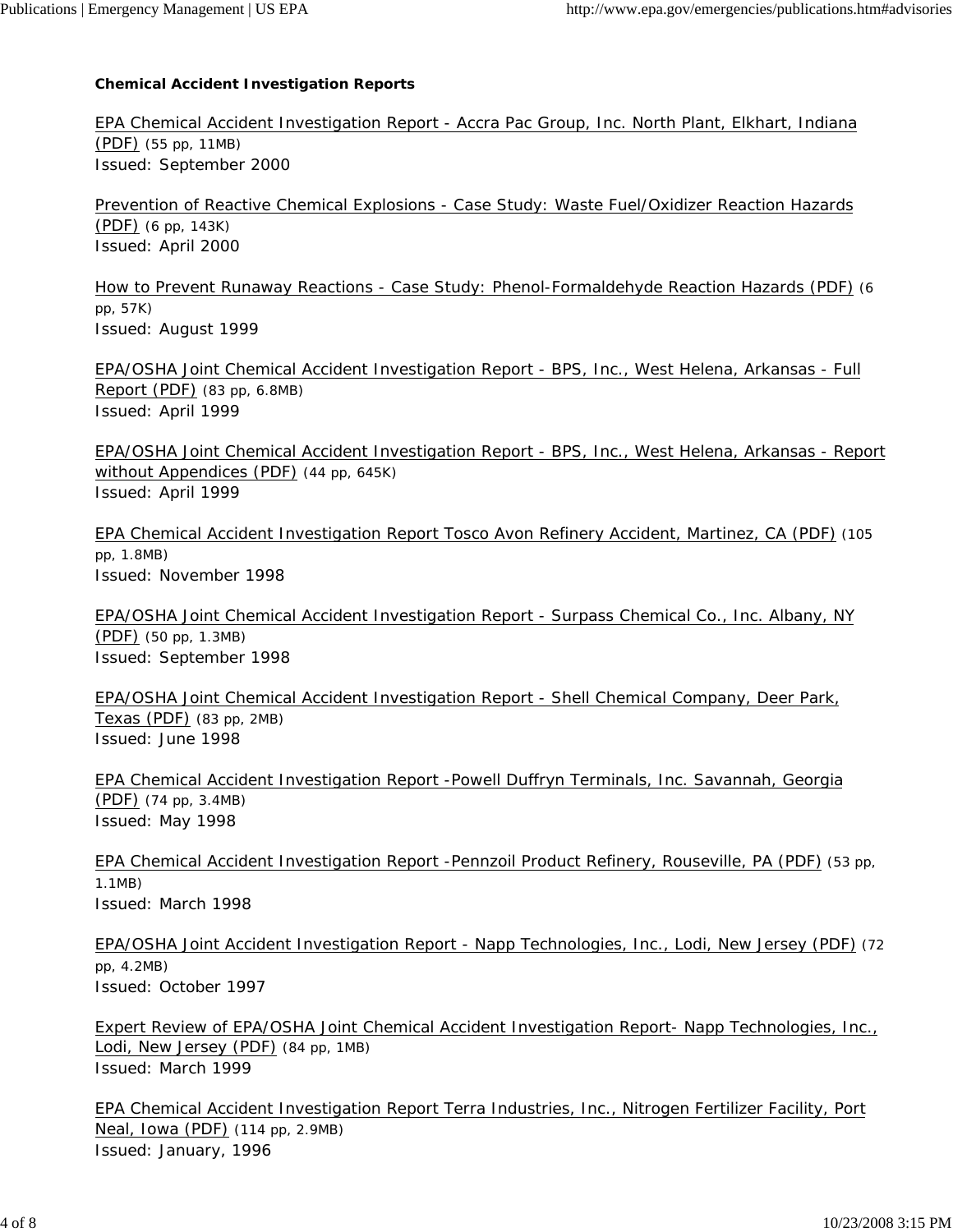Expert Review of EPA Chemical Accident Investigation Report- Terra Industries, Inc., Nitrogen Fertilizer Facility, Port Neal, Iowa (PDF) (69 pp, 419K) Issued: September 1996

#### **Chemical Safety Network**

Chemical Safety Network: Community Safety Awards Program: Lake County, Indiana LEPC (PDF) (3 pp, 154K) Issued: October 1999

Chemical Safety Network: Hazardous Materials Education: Carbon County, Pennsylvania LEPC (PDF) (2 pp, 367K) Issued: March 2000

Chemical Safety Network: Hazardous Materials Education: North Central Florida LEPC (PDF) (2 pp, 370K) Issued: March 2000

Chemical Safety Network: How to Develop a Health Alert Network: Baton Rouge, Louisiana, LEPC (PDF) (2 pp, 368K) Issued: August 2000

Chemical Safety Network: How to Improve Safe Handling of Chemical Products: Sartomer Company, Exton, Pennsylvania (PDF) (2 pp, 66K) Issued: May 2001

Chemical Safety Network: How to Increase Public Awareness and Improve Emergency Notification: Beach Cities CAER (Community Awareness and Emergency Response) (PDF) (3 pp, 451K) Issued: July 2000

Chemical Safety Network: How to Maintain Community Confidence: Eastman Kodak Company, Kodak Park, Rochester, N.Y. (PDF) (3 pp, 329K) Issued: September 2000

Chemical Safety Network: Mentoring Program Enhances Safety Lehigh Valley, Pennsylvania (PDF) (3 pp, 149K) Issued: September 1999

Chemical Safety Network: South Carolina Small Business Assistance Program RMP Air Modeling Project (PDF) (2 pp, 48K) Issued: June 1999

Chemical Safety Network: The Lubrizol Corporation: New Chemicals Issues Assessment (PDF) (2 pp, 61K) Issued: May 2001

Chemical Safety Network: Work with your Local Fire Department to Enhance Community Safety: The Cary Company (PDF) (3 pp, 70K) Issued: April 2001

Washington Suburban Sanitary Commission: Public Meeting Project (PDF) (2 pp, 99K) Issued: November 1999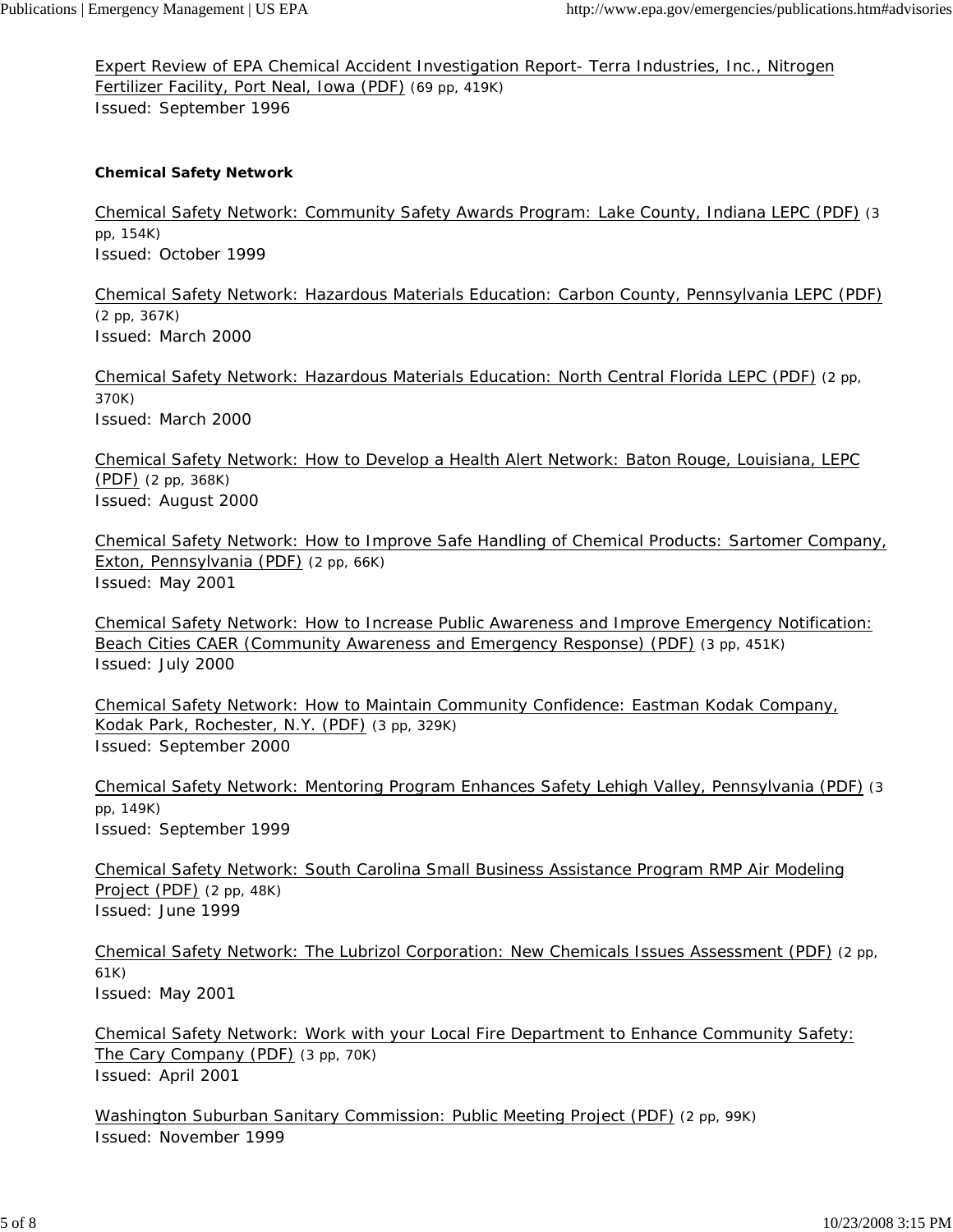## **Topical Backgrounders**

Topical Backgrounder: Chemical Safety in Your Community: EPA's New Risk Management Program (PDF) (12 pp, 883K)

Topical Backgrounder: Evaluating Chemical Hazards in the Community: Using RMP's Offsite Consequence Analysis (PDF) (12 pp, 1.0MB)

Topical Backgrounder: How Safe Am I? Helping Communities Evaluate Chemical Risks (PDF) (12 pp, 851K)

Topical Backgrounder: New Ways to Prevent Chemical Incidents (PDF) (12 pp, 792K)

#### **Related Documentation**

The Impact of CEPPO's No-Charge Distribution of CAMEO Software: 1998 Recipient Survey (PDF) (7 pp, 253K)

# **Emergency Planning and Community Right-to-Know Act (EPCRA) Emergency Planning**

Hazards Analysis on the Move; SARA Title III (EPCRA) and Conducting a Commodity Flow Study (PDF) (12 pp, 212K)

LEPCs and Deliberate Releases: Addressing Terrorist Activities in the Local Emergency Plan (PDF) (6 pp, 249K) Issued: August 2001

Nationwide LEPC Survey: Summary Report October, 1994 (17K, TXT) May, 2000 (PDF) (43 pp, 1.1MB)

# **Homeland Security Issues**

EPA's Emergency Response Role and Capabilities for Terrorism Events, Israeli Ministry of Defense, June 15, 1998 PDF format (24 pp, 1.7MB) | Powerpoint format (965K, PPT)

"EPA's Involvement in Counter-Terrorism," Las Vegas PDF format (15 pp, 168K) | Powerpoint format (93K, PPT)

NRS response role and the National Response System PDF format (22 pp, 722K) | Powerpoint format (465K, PPT)

Briefings at the Region III CEPP Conference: Counter Terrorism: National Priorities and the EPA's Response Roles and Capabililities, September 22, 1999 (PDF) (69 pp, 6.3MB)

LEPCs and Deliberate Releases: Addressing Terrorist Activities in the Local Emergency Plan (PDF) (6 pp, 249K) Issued: August 2001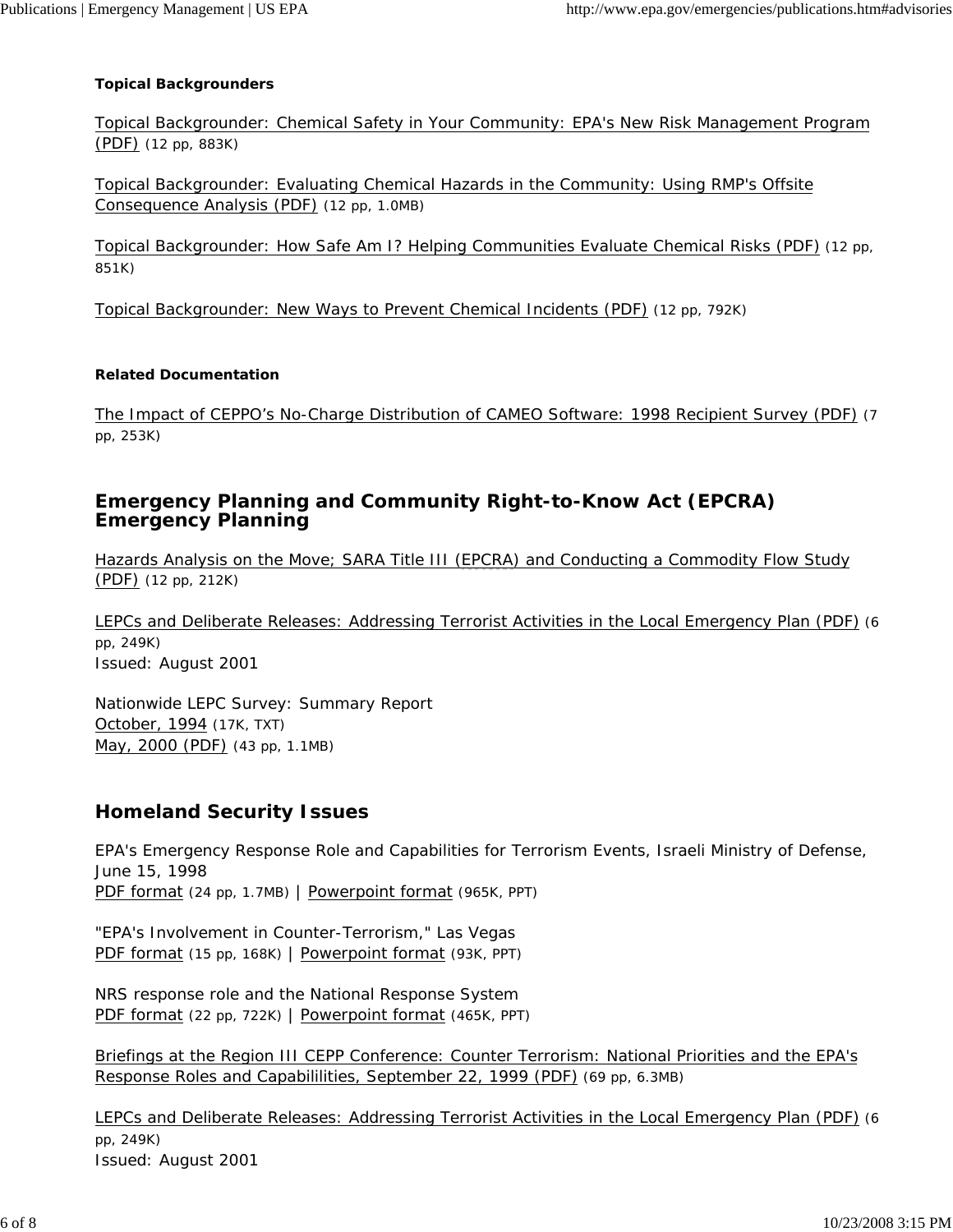EPA's Role in Counter-Terrorism Activities (PDF) (2 pp, 109K) Issued: July 1998

EPA Capabilities: Responding To Nuclear-Biological Chemical (NBC) Terrorism (PDF) (2 pp, 77K)

EPA's Role in the Federal Response Plan: Being Prepared for Catastrophic Disaster (PDF) (2 pp, 29K) Issued: January 1995

# **Oil Pollution Prevention**

Understanding Oil Spills and Oil Spill Response, December 1999

Update of Implementation of Recommendations from the NRT Following the Exxon Valdez Oil Spill (PDF) (53 pp, 797K)

# **Bioremediation**

Literature Review on the Use of Commercial Bioremediation Agents for Cleanup of Oil-Contaminated Estuarine Environments (PDF) (61 pp, 362K)

Guidelines for the Bioremediation of Oil-Contaminated Salt Marshes (PDF) (66 pp, 523K)

Guidelines for Bioremediation of Marine Shorelines and Freshwater Wetlands (PDF) (163 pp, 1.3MB)

National Response Team Fact Sheet on Bioremediation Technologies (PDF) (4 pp, 57K)

## **Oil Update**

EPA Oil Update, January 2007 (PDF) (9 pp, 772K)

## **Oil Program Update**

EPA Oil Program Update, October 2005 (PDF) (9 pp, 851K) EPA Oil Program Update, January 2005 (PDF) (9 pp, 716K) EPA Oil Program Update, May 2004 (PDF) (8 pp, 424K) EPA Oil Program Update, January 2004 (PDF) (7 pp, 257K) EPA Oil Program Update, October 2003 (PDF) (8 pp, 314K) EPA Oil Program Update, July 2003 (PDF) (7 pp, 734K) EPA Oil Program Update, Special Edition, August 2002 (PDF) (13 pp, 1MB) EPA Oil Program Update, Vol. 4, No. 6, July 2002 (PDF) (8 pp, 809K) EPA Oil Program Update, Vol. 4, No. 5, May 2002 (PDF) (11 pp, 721K) EPA Oil Program Update, Vol. 4, No. 4, January 2002 (PDF) (8 pp, 657K) EPA Oil Program Update, Vol. 4, No. 3, July 2001 (PDF) (7 pp, 1MB) EPA Oil Program Update, Vol. 4, No. 2, April 2001 (PDF) (9 pp, 545K) EPA Oil Program Update, Vol. 4, No. 1, October 2000 (PDF) (9 pp, 975MB) EPA Oil Program Update, Vol. 3, No. 5, August 2000 (PDF) (8 pp, 203K) EPA Oil Program Update, Vol. 3, No. 4, July 2000 (PDF) (11 pp, 679K) EPA Oil Program Update, Vol. 3, No. 3, May 2000 (PDF) (14 pp, 394K) EPA Oil Program Update, Vol. 3, No. 2, January 2000 (PDF) (11 pp, 751MB)